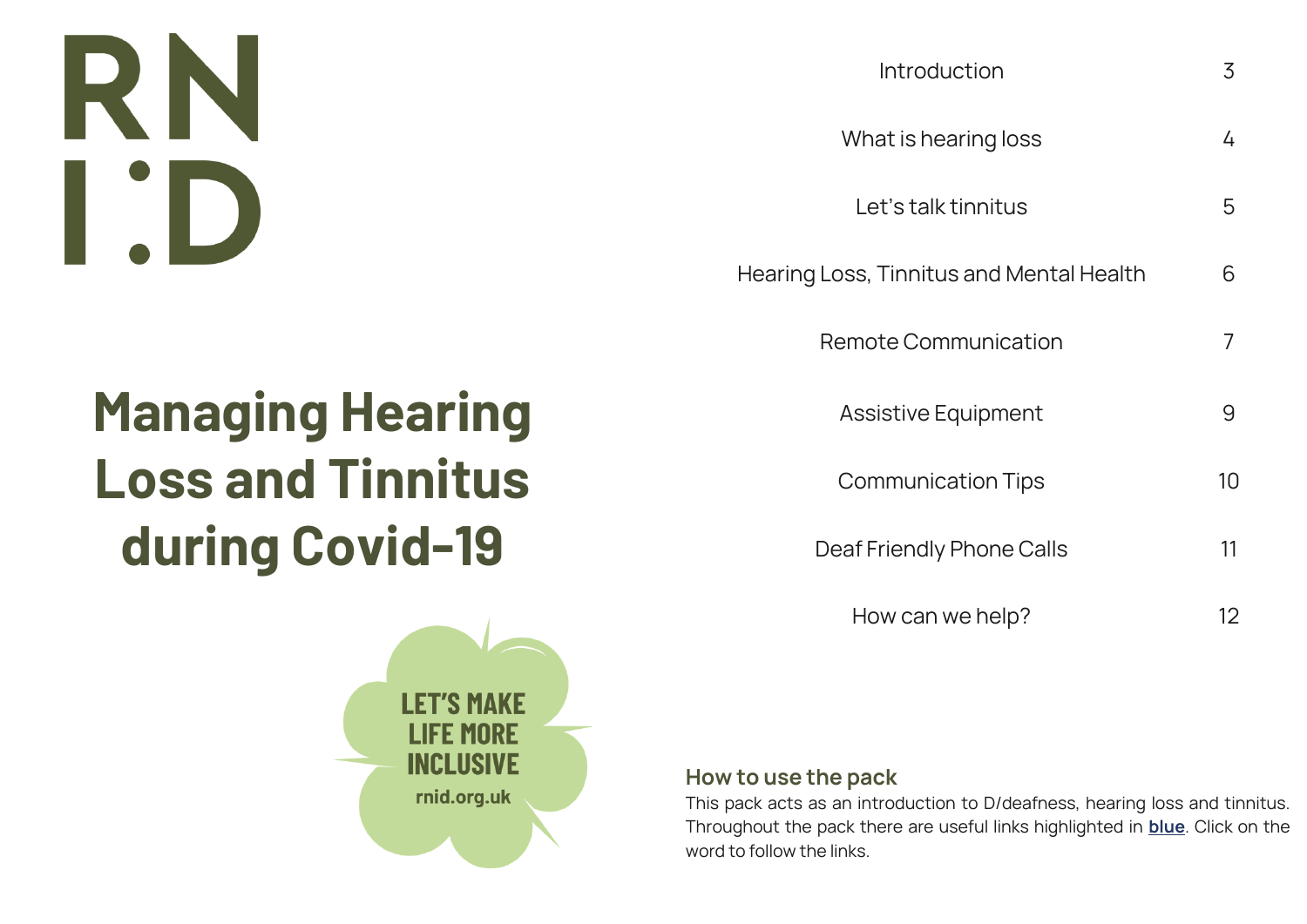#### **Introduction**

RNID (previously Action on Hearing Loss) is the national charity working to make life fully inclusive the **12 million** individuals who are **deaf**, have **[hearing](https://beta.actiononhearingloss.org.uk/information-and-support/hearing-loss/) loss** or **[tinnitus](https://beta.actiononhearingloss.org.uk/information-and-support/tinnitus/)** in the UK today.

Hearing Loss us a life changing condition that affects people 24 hours a day, 7 days a week. Research points to the links between hearing loss and increased risk of social isolation, poor mental health, and early cognitive decline. Similarly, those with tinnitus often battle with feelings of isolation and anxiety.



For more information, please see our **[Hearing Matters](https://www.actiononhearingloss.org.uk/about-us/our-research-and-evidence/research-reports/hearing-matters-report/) Report. Why it matters:**

Hearing loss is a life-changing condition that affects people **24 hours a day, 7 days a week**. Research points to the links between hearing loss and increased risk of social isolation, poor mental health, and early cognitive decline. Similarly, those with tinnitus often battle with feelings of isolation and anxiety.

Face-to-face interactions are vital for **reducing isolation** for those with hearing loss, and ensuring they are able to communicate effectively with those around them. During these times when so many services are moving online or over the phone, it is key that individuals with hearing loss are able to continue to access services to reduce the risks of further isolation.

There are various levels of hearing loss, including profound deafness. Many of the **120,000** deaf individuals living in the UK today will use British Sign Language as their first language. Without access to resources and support in sign language they will miss out on vital information and can become more isolated.

These issues affect not only older people, but also those in the workforce who are now facing new challenges as the country continues to work remotely, as this **[article](https://www.theguardian.com/society/2020/apr/22/how-home-working-leaves-deaf-people-out-loop-coronavirus)** by the Guardian highlights.

For more information, please see our **[Hearing Matters](https://www.actiononhearingloss.org.uk/about-us/our-research-and-evidence/research-reports/hearing-matters-report/)** Report.

### **What is hearing loss?**

#### **[Signs of Hearing Loss](https://beta.actiononhearingloss.org.uk/information-and-support/hearing-loss/signs-of-hearing-loss/)**:

There might be many different signs that someone might have a hearing loss. These are some of the more common ones.

- · Finding it difficult to follow conversations in noisy places or in a group
- · Having the TV or radio on very loudly
- · Reporting that other people are mumbling
- · Struggling to hear on the phone
- · Asking others to repeat themselves
- · Watching your lips when talking to you
- · Appearing withdrawn or taking part less often
- · Not responding when spoken too

There are a range of **[causes of hearing loss](https://beta.actiononhearingloss.org.uk/information-and-support/hearing-loss/types-of-hearing-loss-and-deafness/noise-induced-hearing-loss/)** including wax, infection or diseased, **[noise exposure](https://beta.actiononhearingloss.org.uk/information-and-support/hearing-loss/types-of-hearing-loss-and-deafness/noise-induced-hearing-loss/)** or aging. **[Age related](https://beta.actiononhearingloss.org.uk/information-and-support/hearing-loss/types-of-hearing-loss-and-deafness/age-related-hearing-loss/)** hearing loss is the single biggest cause of hearing loss, which is caused by the gradual wear and tear to tiny sensory cells called 'hair cells' in the cochlea (your hearing organ in the inner ear).

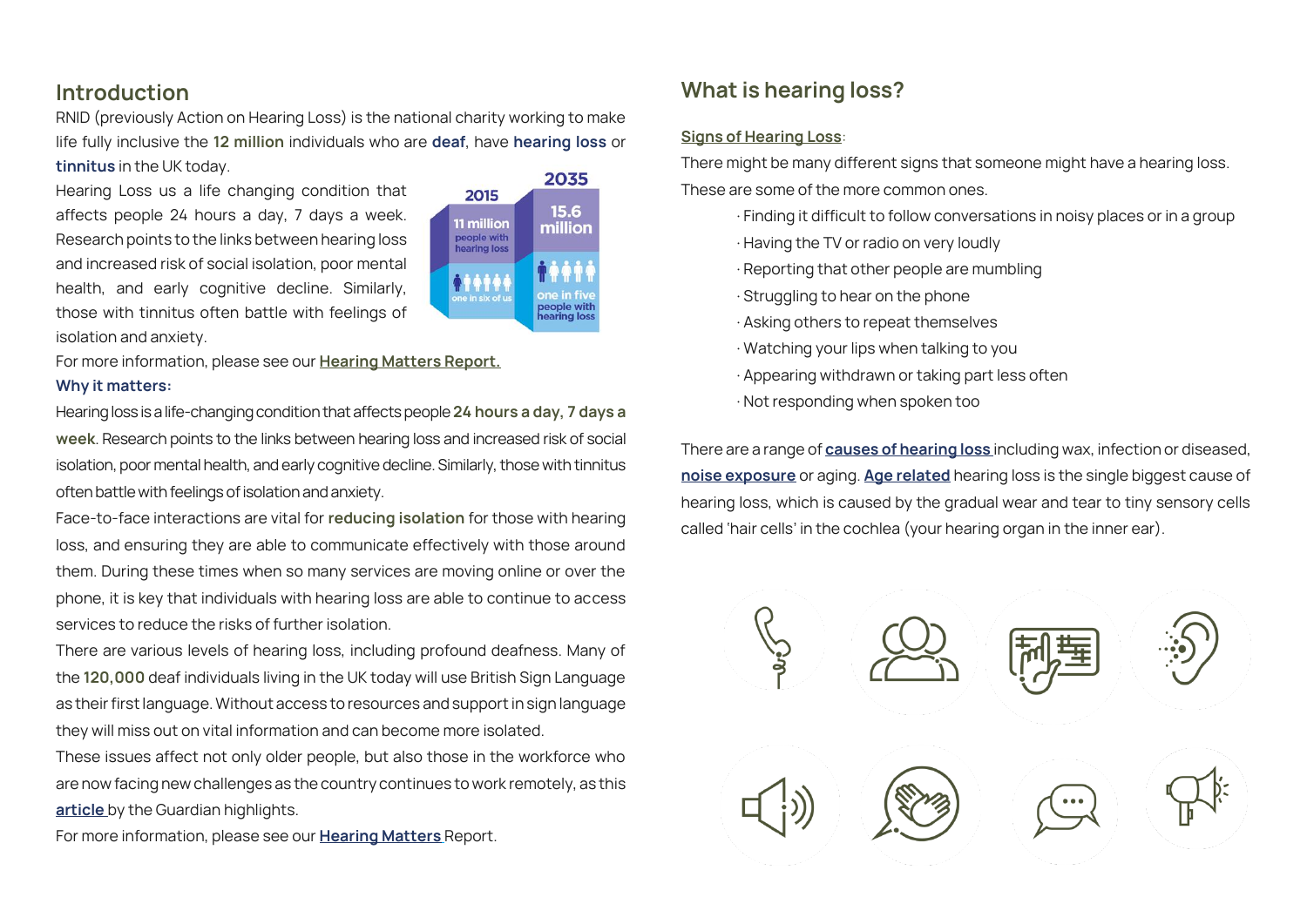#### **Let's Talk Tinnitus**

**[Tinnitus](https://beta.actiononhearingloss.org.uk/information-and-support/tinnitus/)** is a noise in one or both ears that has no external source. People describe their tinnitus in lots of different ways e.g. ringing, buzzing, whistling or a range of other sounds. Tinnitus is very common and affects **1 in 8** adults across the UK of all ages.

At the moment there is no cure for tinnitus, however there are different strategies that can be adopted to manage it, including:

- Tinnitus clinic or support group
- Tinnitus retraining therapy
- **Counselling**
- Relaxation techniques
- Diet & exercise
- Complementary medicine
- Equipment, including tinnitus maskers
- Hearing aids



Tinnitus can get worse during times of stress or periods of change. Due to the changes to our lives that Coronavirus has causes, people may be struggling with their Tinnitus more than ever. However, with the right support, it can become more manageable.

**For help and information, contact our Tinnitus helpline:** Call: 0808 808 6666 Text Message: 07800 000360 (text only) Email: [tinnitushelpline@hearingloss.org.uk](mailto:tinnitushelpline@hearingloss.org.uk) Or visit the [British Tinnitus association](https://www.tinnitus.org.uk/) for a wide range of information, resources and support and information about tinnitus in **[isolation.](https://www.tinnitus.org.uk/managing-tinnitus-in-social-isolation)**

#### **Hearing Loss, Tinnitus and Mental Health**

In these trying times, looking after our **[mental health](https://www.actiononhearingloss.org.uk/about-us/our-research-and-evidence/research-reports/mental-health-report/)** and wellbeing is more important than ever. This is especially true for those who have hearing loss of any form; **1 in 2** people with hearing loss will struggle with their mental health during their lifetime, compared to **1 in 4** of the general public.

A blog by **[NHS England](https://www.england.nhs.uk/blog/providing-effective-mental-health-services-for-deaf-and-hard-of-hearing-patients/)** explains that it is not deafness or hearing loss itself that causes people to struggle with their mental health but instead the societal and cultural factors, such as communication and stigmatised attitudes towards deafness. Alongside this, isolation and loneliness can also contribute to mental health problems.

During this period of extended isolation, people with hearing loss will be experiencing loneliness and isolation more than ever. This is especially true where if the service they would normally access has moved to phone calls, a communication technique they may struggle with.

The main way that you can support the mental health of an individual with hearing loss and/or tinnitus at this time is to empathise with their situation. Trying to understand additional barriers they may be facing will help to reduce feelings of isolation, and validate people's concerns.

**For more resources to support people with their mental health please see below: Mental Health and Hearing Loss**: **[RNID](https://beta.actiononhearingloss.org.uk/coronavirus-response/looking-after-your-mental-health-and-wellbeing-during-the-coronavirus-outbreak/)** resources dedicated to mental health **Mental Health and Tinnitus[: British Tinnitus Association](https://www.tinnitus.org.uk/) Mental Health support for BSL users** (including a crisis text service): **[Sign](https://signhealth.org.uk/)  [Health,](https://signhealth.org.uk/) [Shout](https://www.giveusashout.org/) General resources about Mental Health and coronavirus [Mind,](https://www.mind.org.uk/coronavirus-we-are-here-for-you/) [Mental Health Foundation,](https://mentalhealth.org.uk/coronavirus) [Samaritans,](https://www.samaritans.org/how-we-can-help/support-and-information/if-youre-having-difficult-time/if-youre-worried-about-your-mental-health-during-coronavirus-outbreak/) [NHS Every Mind Matters](https://www.nhs.uk/oneyou/every-mind-matters/)**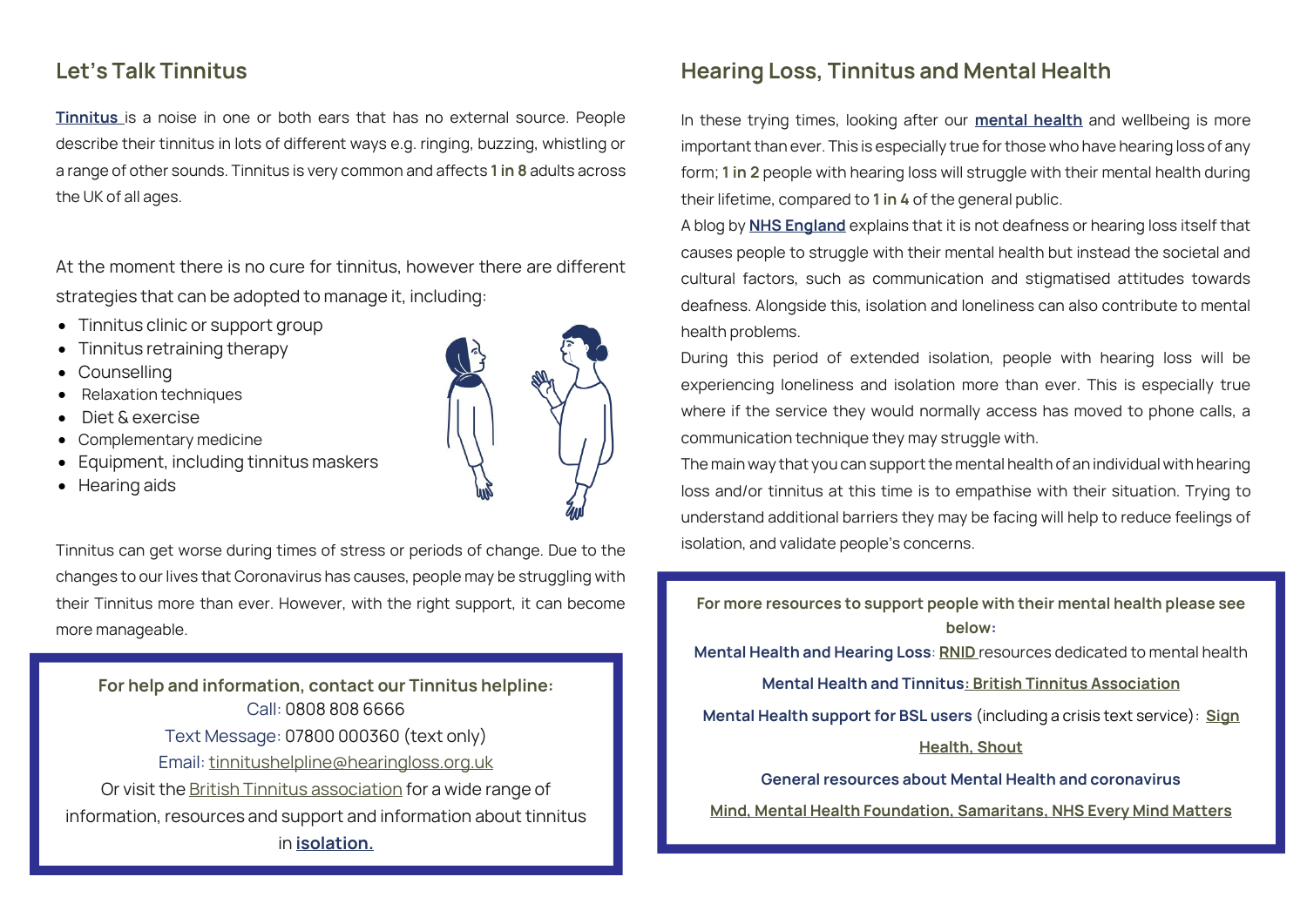#### **Remote Communication**

During this difficult period of social isolation, many services and social groups have had to move away from face to face interaction and instead move online, using videos and phone calls. For people who are D/deaf or have hearing loss, this be extremely isolating as many people cannot hear over the phone or lack the confidence to do so.

However, there are useful digital tools and communication tips that can be used to ensure phone and videos calls are accessible to all.

#### **BSL Interpreting**

For remote interpreting there are two ways to do it: **Video relay interpreting (VRI)** – this is when all participants are in the same location (physical or virtual) and the sign language interpreter joins remotely using a video conferencing platform such as FaceTime, WhatsApp or Skype.

**Video relay service (VRS)** – this is when two parties in two separate locations are connected remotely via a sign language interpreter. You can make phone calls through specific service provider platforms, for example **[SignLive,](https://signlive.co.uk/for-deaf-people/at-work/) [SignVideo](https://www.signvideo.co.uk/signvideo-at-work/)** or **[Interpreter Now.](https://interpreternow.co.uk/)**



**INTERPRETER** 

**Sign** 

#### **Text Relay**

BT provides the only text relay system across the UK – its Relay UK system. Every communication provider is required to provide access to a text relay service under the Universal Service Obligation, which in effect means Relay UK. The system is required to answer over 90% of calls within 15 seconds, and 95% of emergency calls within 5 seconds.

#### **Speech to Text apps**

Speech to text (STT) apps can be very useful tools for more informal conversations. These are not regulated and therefore can't guarantee fast and accurate transcriptions and therefore should only be used for informal catch ups.

#### **Remote captioning**

**[Streamtext](https://streamtext.net/) (**this can be a full screen) – works with any platform

**Letter box captions** (looks like subtitles on your TV) – works with any platform. This is the best option for companies that want to have inclusive meetings and webinars, as everyone can see these subtitles and they work well with PowerPoint slides.

**In-vision subtitles with Zoom or MS Teams** – can be quite fast and not as easy to read as letter box captions.

#### **Digital platforms**

There are various different digital platforms available for video calls, and all offer some accessibility features. Please see for more information on each of the following:

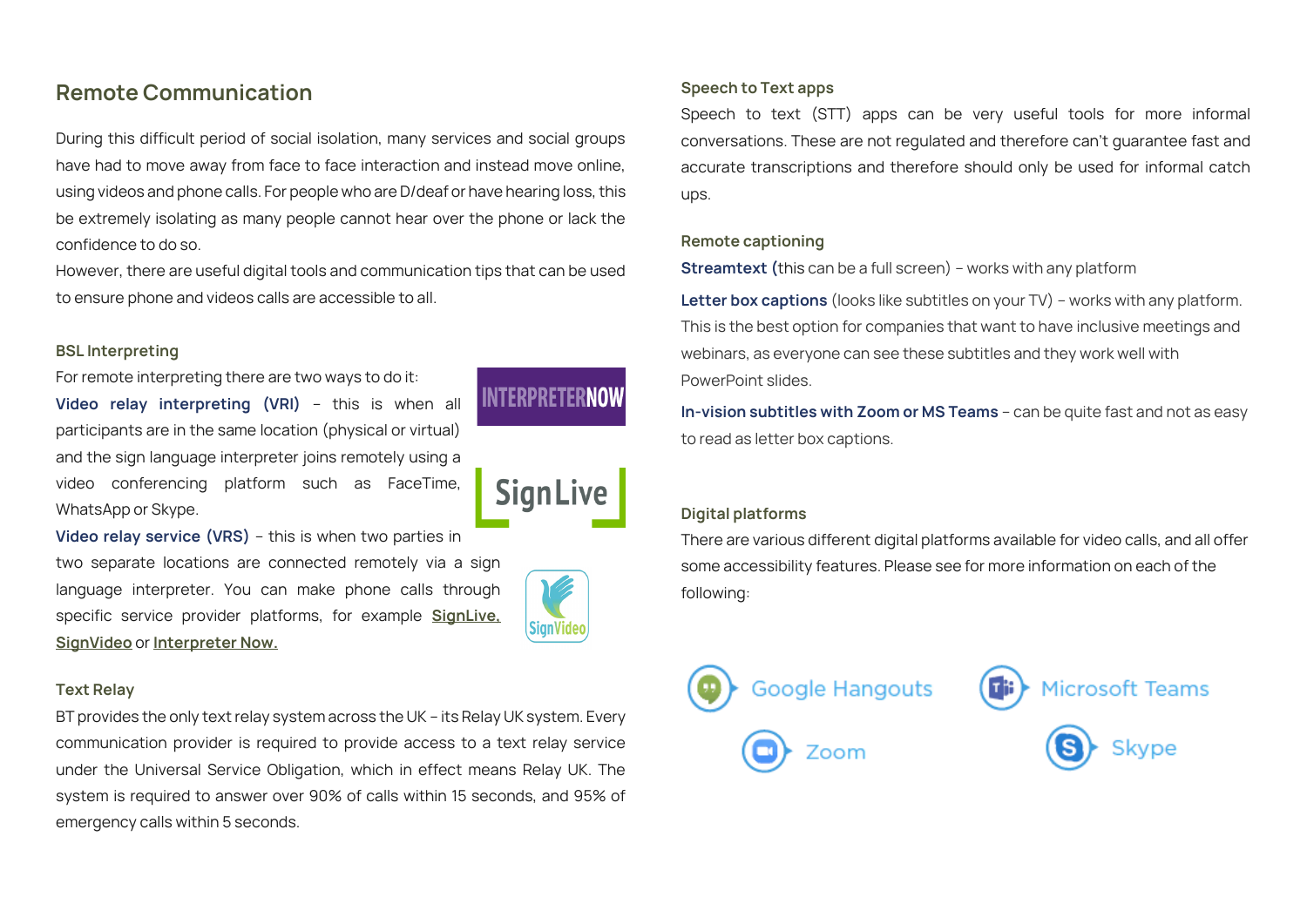#### **Assistive equipment**

There's a multitude of **[different product options,](https://actiononhearingloss.org.uk/information-and-support/technology-and-products/)** including:

· Amplified phones (landlines and mobile)

- · Personal listeners
- · TV listeners
- · Tinnitus speakers



· Flashing doorbells

· Vibrating fire alarms, alarm clocks, and baby monitors

#### **Amplified phones**

Very useful for connecting with those who struggle to hear on the phone. Increased ring and in-call volume makes conversations easier. If you have decreased dexterity, there are options available with large buttons as well. **Personal listeners**

A range of models available to suit different budgets and needs. Some models, such as those in Phonak's Roger range, can effectively block out background noise in loud areas, and focus on conversation instead. Others, such as those by Bellman, help to amplify sounds, which can be especially useful if your hearing aids are due an upgrade.

#### **Do I need hearing aids to work with the products?**

Some personal listeners and TV listeners work with the telecoil (also known as the T-loop or T-setting) programme on hearing aids, whereas others you can use with headphones. Headphones are normally sold separately.

#### **Where to buy products**

You can purchase a wide range of products from **[Connevans.](file://///ad.rnid.org/Personal/User%20Folders/ClareLe/Documents/www.HearingLossConnevans.co.uk)** Sometimes products are offered VAT-free for hearing aid wearers.

If you are in full-time work, you can claim for products through the **[Access to](https://actiononhearingloss.org.uk/information-and-support/benefits/)  [Work benefits scheme.](https://actiononhearingloss.org.uk/information-and-support/benefits/)** Remember you can contact our Information Line with any further questions or queries on available products.

#### **Communication tips**

**Always Ask: even if someone's using a hearing aid, ask if they need to lipread you.**

> **Make sure you have the person's attention before you start speaking.**

**Find a place to talk that has good lighting, away from noise and distraction**

**Turn your face towards them so they can easily see your lip movements.**

**Keep your voice down: it's uncomfortable for a hearing aid user if you shout and it looks aggressive. you.**

**Get to the point: use pain language and don't waffle.** 

**Speak clearly, not too slowly and use normal lip movements, facial expressions**

**Make sure what you're saying is being understood.** 

**If you're talking to one person with hearing loss and one without, focus on them both**

**If someone doesn't understand what you've said, try saying it in a different way.**